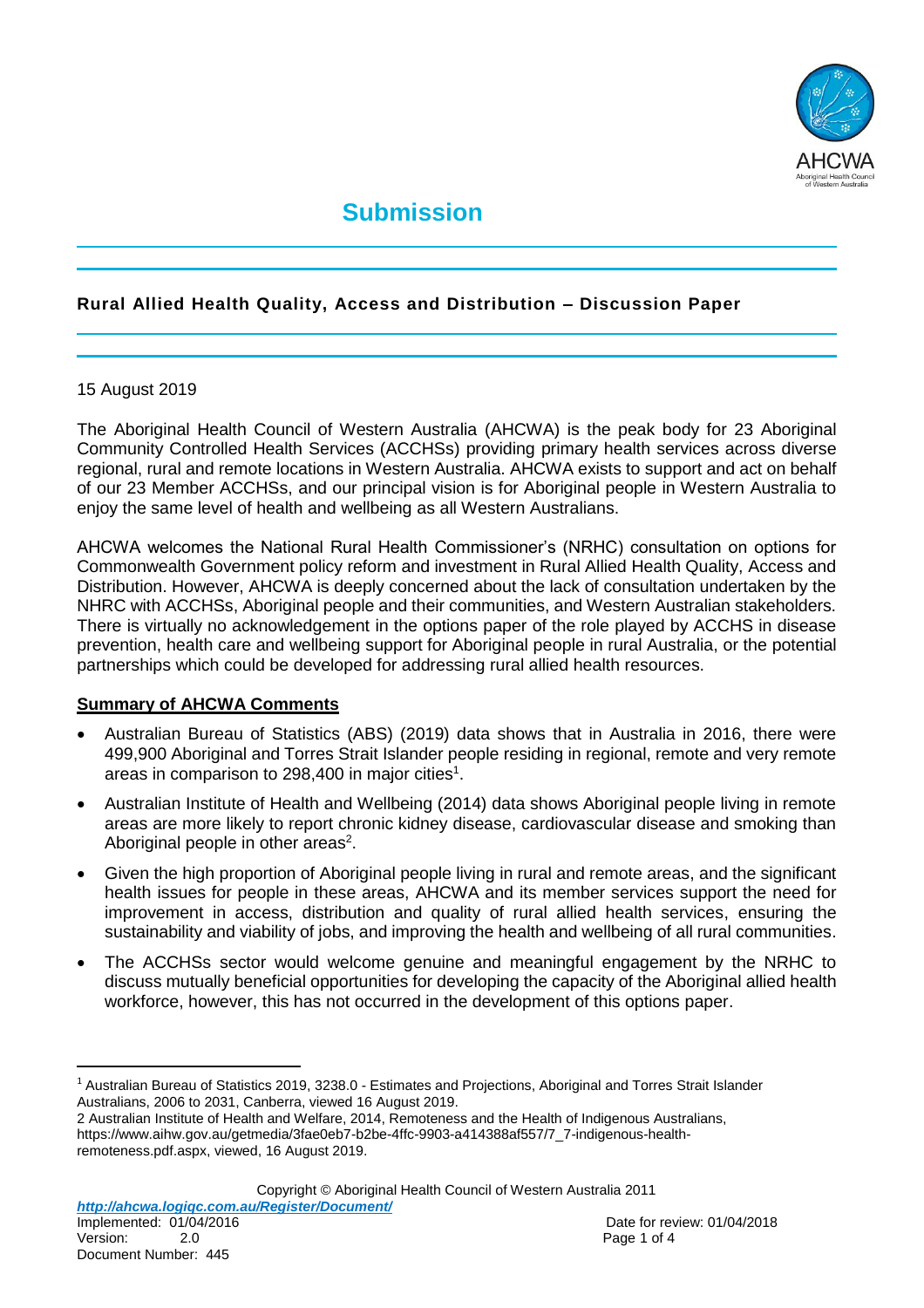

- The paper refers to an ideal framework for allied health which would 'improve(sic) access to a wider range of integrated local health services delivered by a skilled and better distributed workforce'. ACCHSs are underpinned by a holistic Model of Care which positions individuals at the centre of health care which is delivered by an integrated and seamless local health service. Disappointingly, ACCHSs and the opportunities they provide for rural allied health are barely mentioned in this paper.
- The paper states that the options being consulted on 'are guided by learnings from Aboriginal and Torres Strait Islander people's understandings of health and wellbeing'. However, AHCWA is very concerned about the paper's insufficient consideration of, and lack of advocacy for, the needs of Aboriginal people and communities throughout.
- A key omission of the paper is that it doesn't address the position of Aboriginal Health Workers (AHWs) or Aboriginal Health Practitioners (AHPs) in the allied health landscape. For the purposes of Medicare, AHWs and AHPs are defined as allied health practitioners, however, they are excluded from the definition of allied health practitioners by Indigenous Allied Health Australia. This is an anomaly which must be addressed.
- This lack of acknowledgement undermines the key work done by APW and APH workers in frontline prevention of health and wellbeing issues for Aboriginal people, and undervalues the potential these positions have for providing pathways into other allied health careers.
- The document makes repeated references to policy options for rural training of health professionals and building the rural workforce however, while AHCWA supports these ideas, it is strongly suggested that the policy areas be revised to reflect the important role ACCHS already play in the rural health sector.

# **AHCWA Comments on NRHC Policy Areas**

The following comments are intended to be read in association with respective sections of the NHRC's options paper.

# **Policy Area 1: Rural Allied Health Policy, Leadership and Quality and Safety**

#### **1.1 Appointment of a Commonwealth Chief Allied Health Officer**

- If the Commonwealth were to appoint a Chief Allied Health Officer/Advisor, the Officer would need to genuinely engage and consult with ACCHSs to understand the multidisciplinary, integrated care their services provide and the model of care underpinning their practice.
- The Chief Allied Health Officer/Advisor must commit to support AHWs and AHPs, and to promote the immense opportunities for AHWs and AHPs to improve access to, and deliver, quality allied health services.

#### **1.2 Rural Allied Health College**

- Due to the high proportion of Aboriginal people living in rural and remote areas, it is essential that an awareness of, and commitment to, Aboriginal cultural sensitivity and respect is central to the development of any Rural Allied Health College concept.
- All rural allied health education institutes should include the implementation of culturally appropriate and culturally secure training programs.

#### **1.3 Allied Health Workforce Dataset**

 Any requirement for data sharing of ACCHS allied health information would require significant, meaningful engagement and collaboration with ACCHS.

Copyright © Aboriginal Health Council of Western Australia 2011

*http://ahcwa.logiqc.com.au/Register/Document/*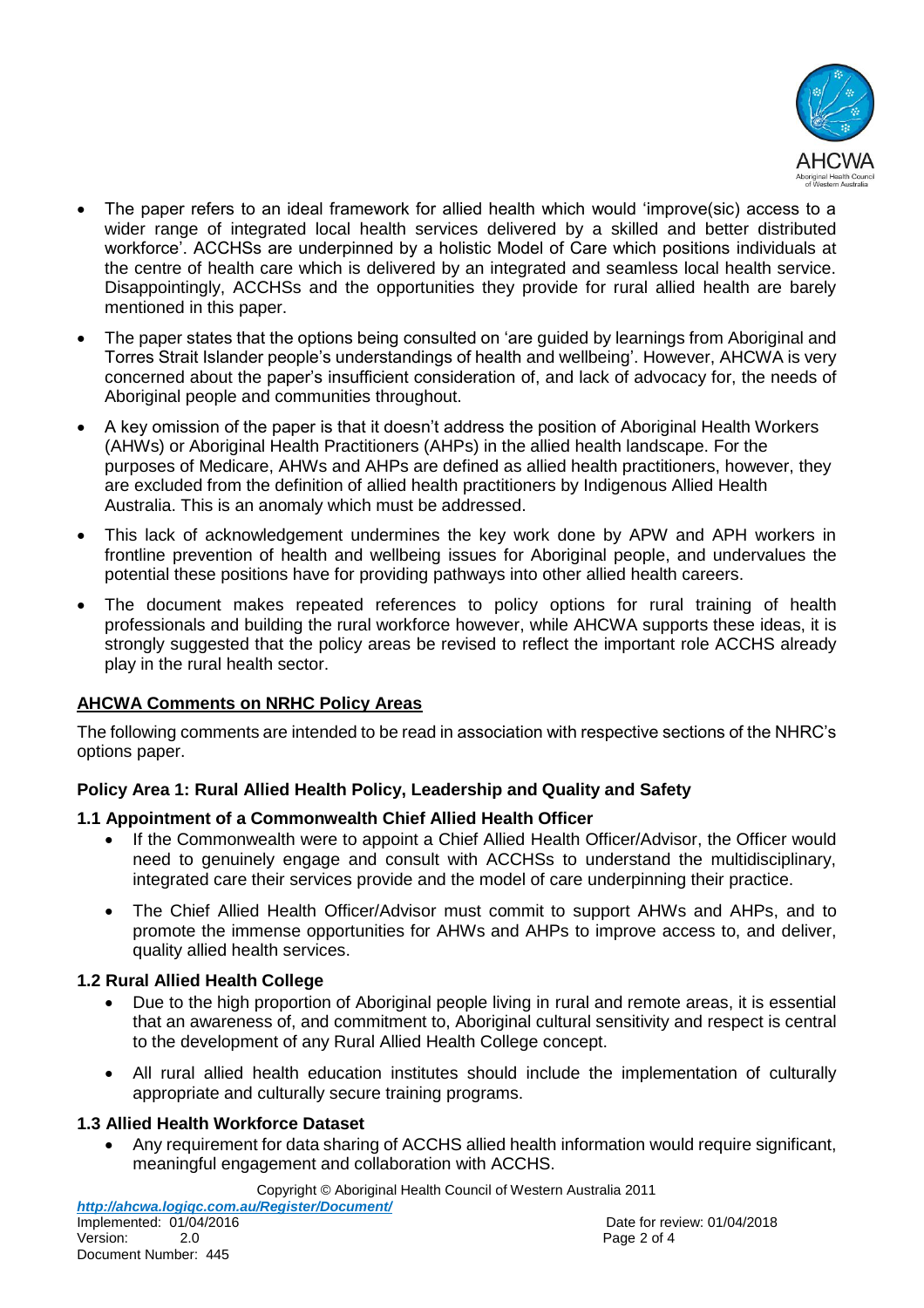

 Developers of a data asset would need to demonstrate a rationale for data exchange, show a commitment to the appropriate use of data, clearly outline the benefits of data sharing for Aboriginal people and their communities, and agree to data sovereignty for Aboriginal people and services.

# **Policy Area 2: Opportunities for Rural Origin and Indigenous Students**

- AHCWA supports the intent of Policy Area 2 with its focus on sustainable workforces and connections to community.
- AHCWA strongly recommends the NHRC recognises Aboriginal health training services, such as Registered Training Organisations (RTOs), as a key partner for delivering community based and culturally secure training for Aboriginal and non-Aboriginal students.
- **2.2 Opportunities for rural origin Aboriginal and Torres Strait Islander people**
	- AHCWA notes the Commonwealth has not expanded funding of the National Aboriginal and Torres Strait Islander Health Academy Model to Western Australia.
	- Enabling students to stay on country by offering courses close to home may assist to attract and retain Aboriginal students in allied health courses. Options to facilitate ongoing 'connection to country' is supported.
	- AHCWA supports the paper's acknowledgement of the need for wrap around support and mentoring for Aboriginal students.
	- AHCWA strongly supports the intent of the paper's policy areas to strengthen workforce capabilities and pathways. However, given the high proportion of Aboriginal people living in rural areas, there is vastly insufficient consideration and importance given to the need for cultural security training for rural allied health workers who are likely to come into contact with Aboriginal people.

# **Policy Area 3: Structured Rural Training and Career Pathways (MMM2 – 7)**

 AHCWA supports the policy's intention that 'the rural allied health workforce is representative of the populations and communities it serves'. Currently, AHW, AHP, Environmental Health and Social and Emotional Wellbeing worker positions present allied health employment pathway opportunities for Aboriginal people in communities.

#### **3.1 Increasing Opportunities for Home Grown Training (End to end and Immersion Training Opportunities)**

- AHCWA and its member services support education and training opportunities enabling Aboriginal people to remain 'on country'. This would be beneficial in strengthening the rural allied health workforce and have positive impacts for the social and emotional wellbeing of Aboriginal students themselves.
- Unmentioned in the paper is the opportunity ACCHSs provide for culturally secure Allied Health student placements to support Aboriginal students and for providing future employment pathways.
- As stated in the paper, a model similar to the John Flynn Placement Program for medical students could be considered for allied health professions.

#### **Policy Area 4: Sustainable Jobs and Viable Rural Markets**

 A sustainable job market characterised by the attraction and retention of allied health staff is contingent on a significant Government commitment to funding allied health positions in rural and remote areas.